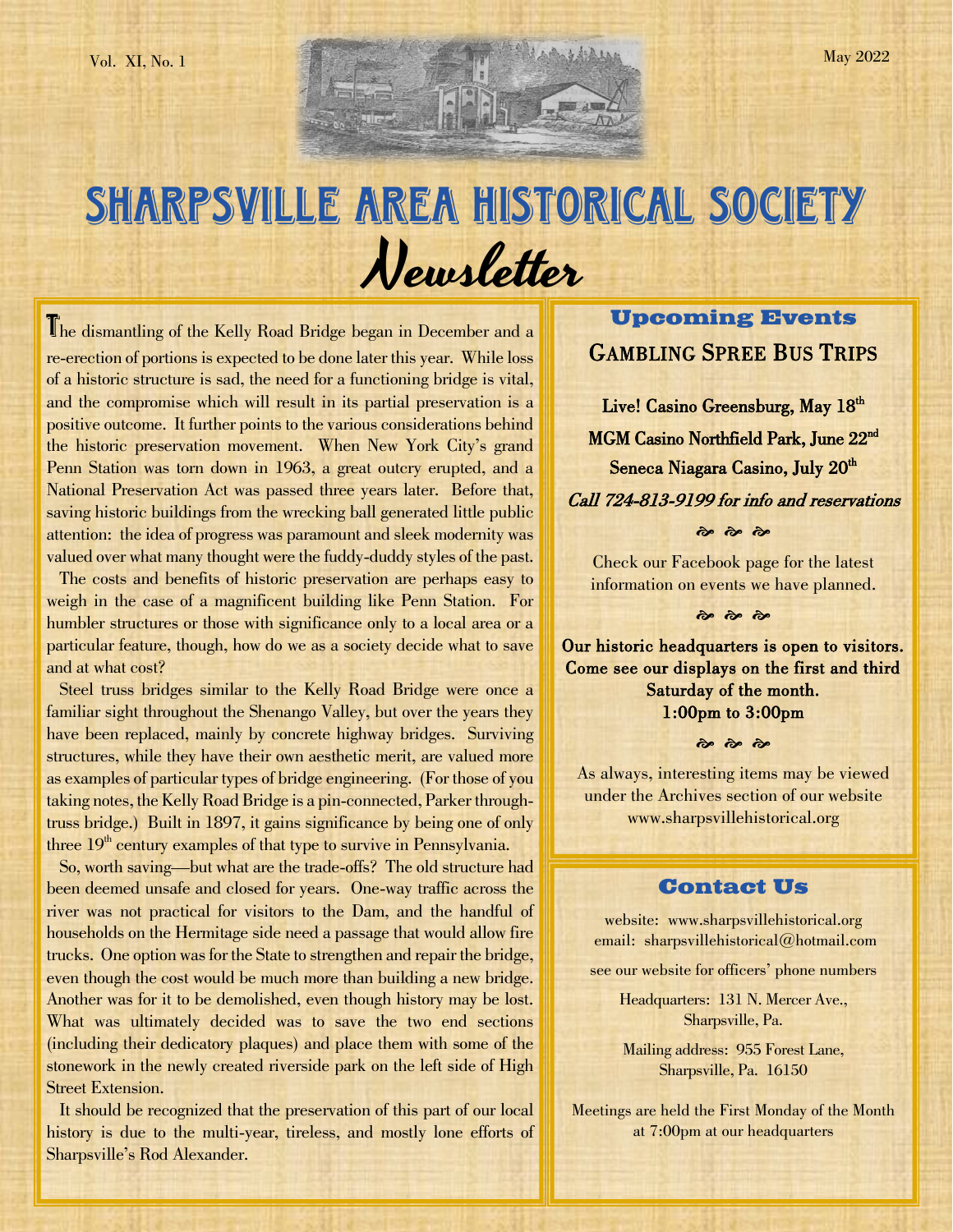# **Traces of Old Sharpsville**

# The Rossi Barber Shop

 The Rossi Barber Shop, where Seventh Street meets Main, is a familiar sight to residents. Out-of-towners, however, are quite intrigued by this tiny building from another era, seemingly situated on an island surrounded by the plant of the Sharpsville Container Corp. (formerly the Sharpsville Steel Fabricators). It is indeed unchanged from a remodeling in the 1950s: insulbrick siding covers the original wooden clapboards, with the inside featuring leatherette wall coverings and the two Koken barber chairs. Indeed, when walking into the shop a newspaper reporter from 1998 was greeted by Jimmy Durante playing on the radio. (Over a decade later, this editor can attest to the same interior décor and the same music playing; though it should be noted that Virg Rossi was an accomplished clarinetist and saxophonist, and so, unsurprisingly, would be partial to the music of the Big Band era.)

 The shop was run by two brothers, Virgil (1924-2015) and Ralph Rossi (1927-2011): Virgil entered into the business begun by their dad in 1945; Ralph became a partner after the Korean War. Sentimental memories from generations of customers of course attend these long-time fixtures in the community.

 What may be surprising is this artifact from the 1950s is much older and was located elsewhere. The Rossi brothers' father Virginio, after apprenticing for Nick Mehler, opened his own shop at 333 Main Street, around 1922. That location would later be home to the Chick Driscoll barber shop.

 A building which had housed the Mylott Bros. Grocery Store was originally located at 435 Walnut Street, behind the Mylott residence, in what was then known as Irishtown or the East End. In a September 18, 1925 newspaper account, we learn that "Vergie Ross [sic] has moved the store building, which he purchased from Mrs. My<sup>[1</sup>o]tt in the East End, to his lot near the corner of Main and Seventh street. Mr. Ross will move his barber shop from his present location to this building." The moving of this structure was accomplished by a Mr. Lamont and his three sons. They, with a team of horses, pulled it on wooden rollers. While the father drove the horses, the sons picked up the rollers behind and tossed them in front.





This view from atop one of the blast furnaces dates from about 1930 and shows the barber shop squeezed between houses on the left and a large billboard on the right.

Virgil and Ralph Rossi in front of their shop, 2000.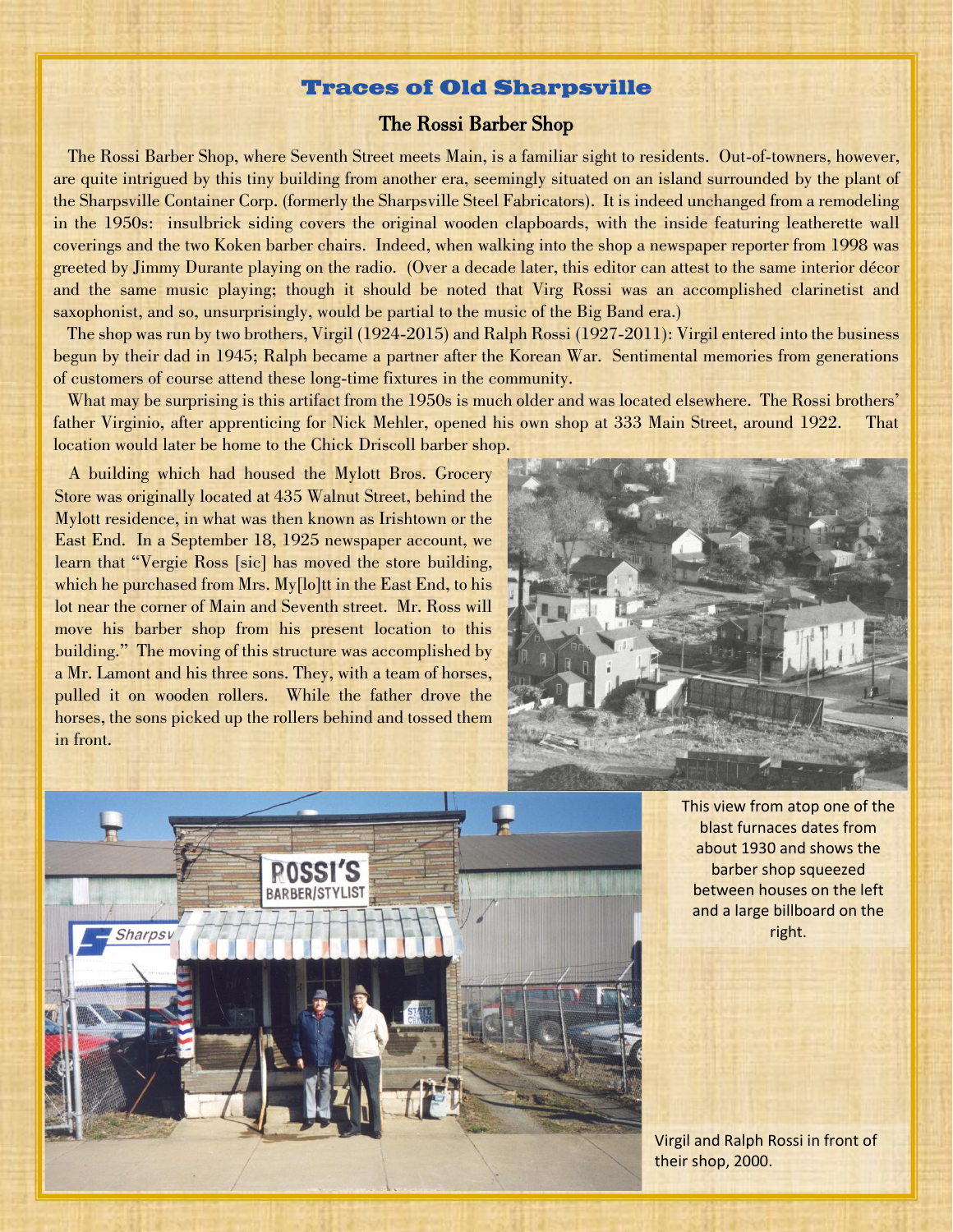

 Only a few are old enough to forget, with most of us are too young to remember, the concentration of blast furnaces and foundries that were once in Sharpsville. This view, from around 1925, shows the sprawling plant of the Valley Mould & Iron, at the time the largest ingot mould foundry in the world. (The moulds and patterns are stacked up in the foreground.) The railroad tracks to the left occupy what is now High Street, with Mercer Avenue running left-to-right about three-quarters up in the photo. The three blast furnaces of the Shenango Furnace Co. are on the hill in the upper left; the Old Sharpsville Furnace is belching smoke in the upper right. The Alice Furnace (owned by the Valley Mould) is out of the frame to the right. The photo was apparently taken from the top of the stack of the Claire Furnace.

# **Endowment**

 A donor has expressed interest in establishing an endowment to cover the Historical Society's fixed expenses. These average out to around \$4,000 yearly, and are basically the utilities and insurance for our historic headquarter building. Be assured that there is zero fat in the budget of our all-volunteer organization.

 While the energy and enthusiasm of our present membership is able to run fundraisers to generate this income, an endowment would allow the preservation of our town's history to be extended into the future. (New members, with initiative and new ideas, of course are also vital to the Society's continuance.)

 If you are interested in contributing to our endowment, the anonymous donor has pledged matching funds. Please contact us for more information.

#### **Commemorative Bricks**

Please consider an "In Memory of" or "In Honor of" brick for a loved one.

4" x 8" bricks with three lines of inscription—\$75 8" x 8" bricks with six lines of inscription—\$125 The bricks would be placed in the town park.

Stop at Mehler Insurance or call 724-962-2392 or email [sharpsvillehistorical@hotmail.com](mailto:sharpsvillehistorical@hotmail.com) 

# **Items for Sale**

Natural Stone Drink Coasters \$8 ea., 4 for \$30

Cat's Meow Keepsakes \$15

DVDs of 100 photos of old Sharpsville in slide show format—2 volumes \$10 each

T-Shirts with Historical Society logo \$10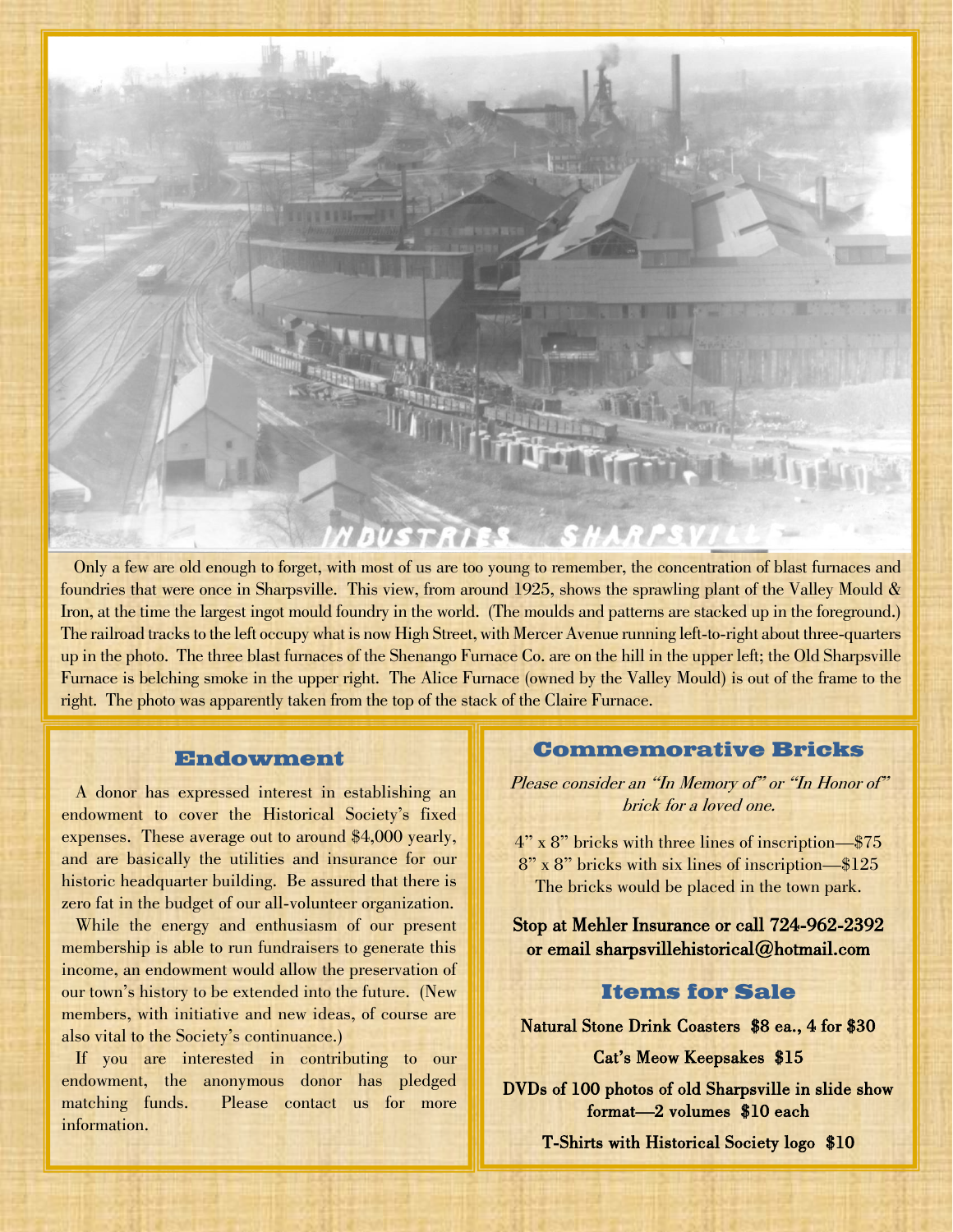#### **Odds & Ends**

#### "Thribble X"

 The First Universalist Church of Sharpsville, though its congregation has long since disbanded is important to the town because its building is recognized by the National Register of Historic Places for its architectural significance and because it is home to the Historical Society. It is, moreover, one of the links to the family of "General" James Pierce, through whose influence the church here was founded, and through their munificence the building was erected.

 The church first met in the fall of 1870 or the early winter of 1871. Charles L. Shipman came down to preach occasionally and then, beginning in June 1873, was engaged to preach alternate Sundays. He oversaw the formal organization of the congregation on February 27, 1876 and remained there until a resident pastor was engaged the following year. This was all before the present church was built, with the congregation then meeting in Pierce Hall. (That was originally Jonas Pierce's dwelling until he moved into the present Italianate mansion behind the Rite Aid in 1868. Pierce Hall later became the Pierce Hotel until it was converted into the Parkway Apartments. The building was torn down in 1972.) Shipman delivered the sermon at the funeral of James Pierce in December 1874.

 Shipman was born in Gustavus, Trumbull County, Ohio in 1818. He first preached at age 19 and was ordained in 1842 and was initially assigned to serve congregations in Chenango County New York. Around 1850, he returned to Ohio where he served as pastor to several congregations in Trumbull and Ashtabula counties. As in New York State, and later in Erie and Crawford counties, his pastorships were likely as a "circuit preacher"; that is, not residing in the parish but alternating visits so as to serve several small, remote congregations. In 1864, he moved to Girard, Pa. where he served as pastor of the Universalist church there and elsewhere on his circuit. After his pastorate in Sharpsville, Shipman returned to Girard; he was called again to Sharpsville where he served from 1880-1884.

 Of particular interest is Shipman's involvement with the Underground Railroad. While that involvement long predated his time in Sharpsville, the Society is often asked whether were any Underground Railroad stops in Sharpsville. While routes to the west, in Trumbull County, and east, through Mercer and Sandy Lake, are recorded, none are documented here. This, in turn, leads to the larger question of the extent of ante-bellum abolitionist sentiment in Sharpsville. It must be remembered that the anti-slavery movement was not particularly widespread in the North. While support for abolition grew in the 1850s, what was originally a small-fringe movement, had its own divisions:

whether emancipation should be gradual or immediate, or whether blacks should be resettled in Africa. An even smaller portion sought the full equality of African-Americans. On the other hand, the old Western Reserve of northeast Ohio, and Crawford and Erie counties in Pennsylvania, home to large migrations of Yankees, were hotbeds of abolitionist sentiment. John Brown, of Harpers Ferry fame, for example, lived in Meadville from 1825 to 1835. Generally, though, those in Mercer County and further south were less likely to report the runaway slave, though many did not hesitate to raise the banner of freedom: the Presbyterian congregation in Clarksville split over the issue of slavery and Mercer had its own Anti-Slavery Society. But whether there was anti-slavery sentiment here in Sharpsville, the question is essentially moot. It is often forgotten, but until the late 1860s, Sharpsville was just a village and hardly one at that. The inset to this county map, published in 1860 on the eve of the Civil War, shows the extent of what was then termed "Sharpsburg." It was only



in 1864 that we merited a post office be established here—in an era when every little burg and hamlet seemed to have one. (Compared to 21 today, in 1866 Mercer County had 34 post offices—including such obscure locales as Balm, Hill, Indian Run, Irishtown, North's Miller, and Satterfield.) Since so few people lived here (no population statistics are available since we were then part of Hickory Township), tracing division over the slavery question are essentially meaningless.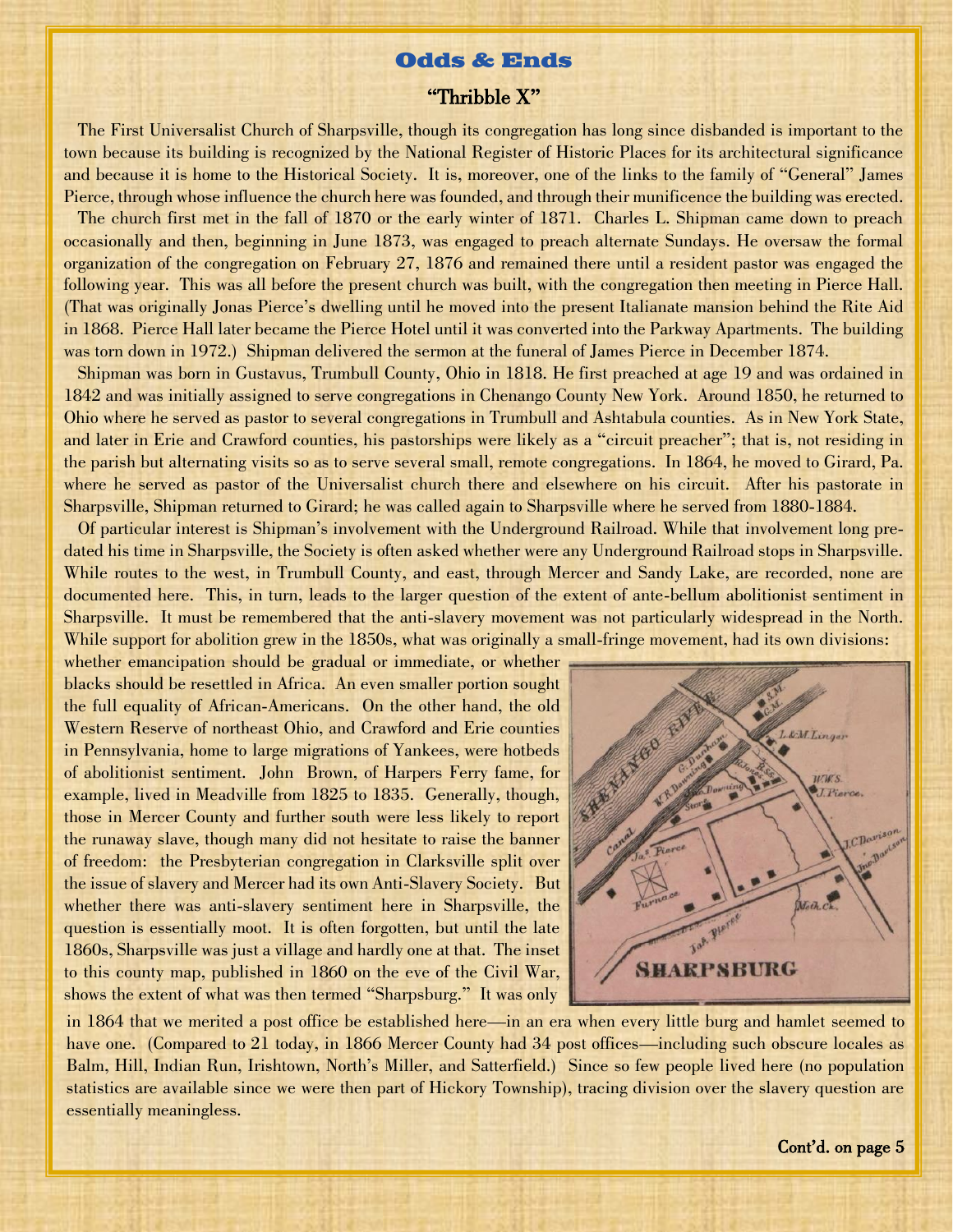# "Thribble X," cont'd.

 At the time Shipman returned to Ohio, around 1850, he built up anti-slavery sentiment in the communities where he preached. His home in Gustavus was a well-known station on the Underground Railroad, "Station 1001," and he was considered the superintendent of the network in northeast Ohio as well as in western Erie County, Pa. Tests, signs, and passwords were necessary among the people working the Underground Railroad due to the fines and imprisonment specified by the Fugitive Slave Act. Shipman signed himself as XXX, which led others to refer to him as "Thribble X."

Colorful accounts of Rev. Shipman's days as a conductor on the Underground Railroad are given in From Dixie to Canada: Romances and Realities of the Underground Railroad (published 1894).

 Two men were standing in their respective doorways in the village of Andover, Ohio, on a November afternoon. The one was a broad-shouldered, full-chested man, with a flowing beard, a merry twinkle in the eye, a kind of devil-maycare negligence in his appearance, with a physique that betokened great power and endurance. This man had long been known technically as "Thribble X" of station "1001," at Gustavus, Ohio, from which place he had migrated to Andover to proclaim the principles of the Universalist faith, and was known among his people as Elder Shipman, or more familiarly, "Uncle Charley."

 The other gentleman was of slimmer build, sandy complexion, thoughtful mien, and the very manner in which he handled his pipe would guarantee that he was of "Hinglish stock."

 As they thus stood, a buggy [driven by Mose Bishop] came driving from the east at break-neck speed, and dashing up to the parsonage the driver exclaimed, "Elder, can you do anything for this duck, for they're after us hotter'n h—ll."

 "Don't you know there is no such place as that, Mose?" was the calm reply. [Shipman was Universalist minister, with the distinguishing tenet of Universalism being salvation of all souls and a rejection of Hell.]

 "Well, well, I've no time to discuss theological matters now; all I know is if there is no such place, there ought to be a new creation at once for the sake of two fellows that must already be this side of the Shenango."

"So near as that? Set him out."

 Immediately the colored man [Jack, who was hidden in the buggy] was bidden to alight, and whilst he and the elder struck out for the woods a short distance to the southwest, the buggy was turned and driven rapidly toward Richmond [north of Andover, Ohio].

 Soon afterwards, two slave-catchers came galloping into town and questioned the Englishman who had just seen the escapee transferred to Shipman's care. They asked if he had seen a buggy driven by Mose Bishop come by. He truthfully told them he saw it go north toward Richmond, though omitting that its cargo had gotten off and was headed east. But Shipman and Jack were not yet out of danger, and we learn that the clergyman was not shy about using vigorous methods to fulfill his mission.

 Watching the departure of the others, Shipman and his charge crossed the road to the eastward, and were soon threading the woodlands bordering the Shenango, and about midnight sought quarters at a friend's of the elder, not far from Linesville. Arming themselves with heavy walking sticks, just before evening of the next day they set out for Albion. They had not proceeded far before they saw they were to encounter four sinister-looking fellows. "Now, Jack," said the elder, "You have endured too much to be taken back. I do not wish to pay a thousand dollars fine nor go to prison for your sake. We may have to use these canes. Do you understand?"

"Yes, Massa, you can trus' dis Jack."

 A call to halt was answered by so vigorous a charge and such effective use of the walking sticks that two of the challengers soon lay upon the ground and the others beat a hasty retreat. Taking advantage of circumstances the little train [i.e., "train" on the Underground Railroad] switched, and under the pressure of a full head of steam reached the "Old Tannery" station near Albion [Pa.] before daylight.

 The conductor was now on strange ground, but knowing there was an agent in the vicinity named Low, he hunted him up and received such information as enabled them to make a little clump of hemlocks on the bank of a ravine not far from the residence of Elijah Drury, of Girard [Pa.], the following night.

 Farmer Drury was a stalwart, standing little less than six feet in height, always ready for any good word and work, and had been for many years engaged in the *transportation* business. Always wary, however, he was not to be deceived when, in the morning, our bewhiskered conductor presented himself and asked for something to eat.

 "O yes," said Mr. Drury, "I can always furnish a man, though a stranger, something with which to satisfy hunger." "But I want something also for a friend."

i